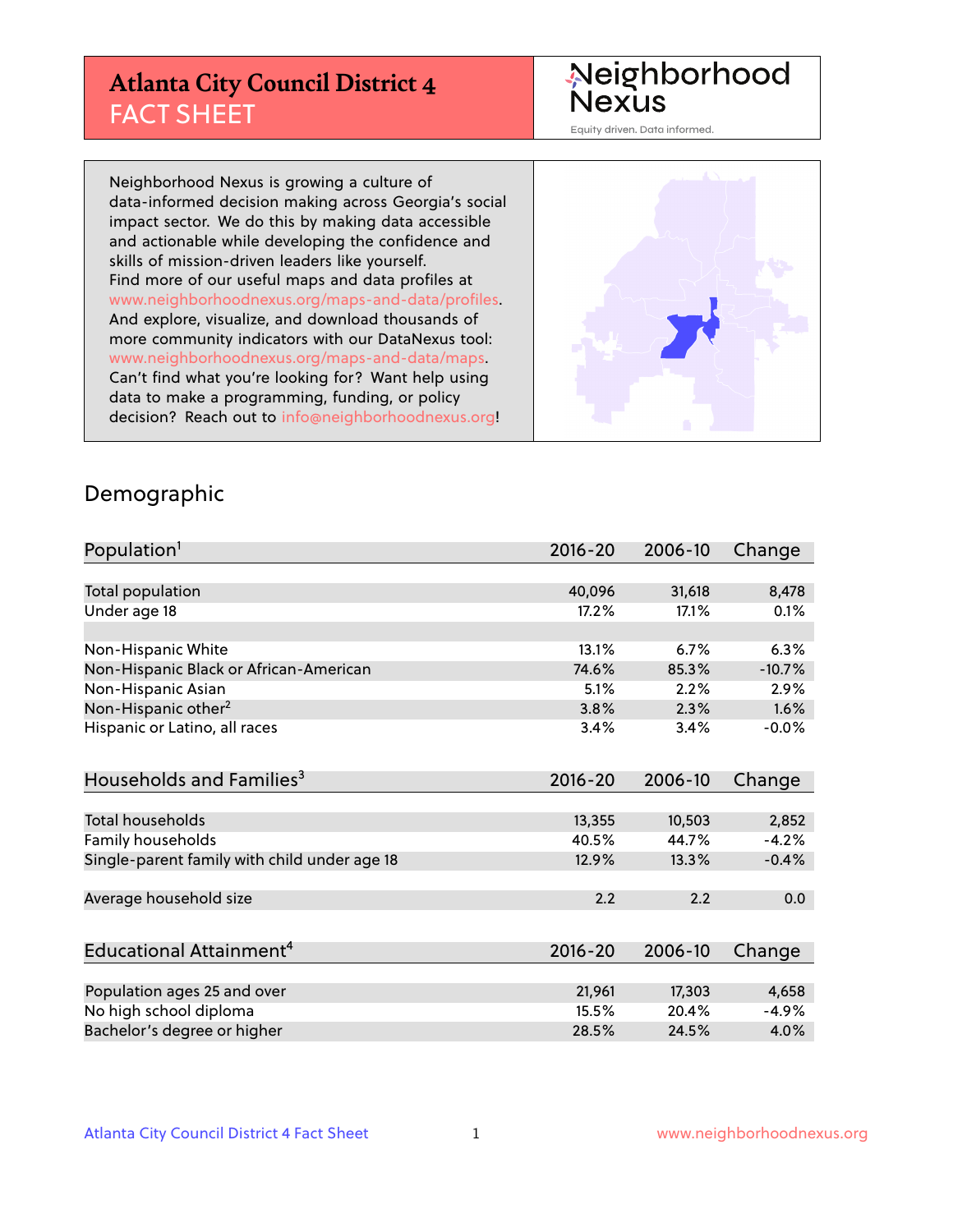# Change Measures, continued...

| Employment <sup>5</sup>                            | $2016 - 20$ | 2006-10  | Change    |
|----------------------------------------------------|-------------|----------|-----------|
|                                                    |             |          |           |
| Total workers residing in district                 | 12,872      | 12,076   | 796       |
| Workers with earnings \$1250/month or less         | 24.8%       | 33.6%    | $-8.8%$   |
| Workers with earnings \$1251/month to \$3333/month | 38.0%       | 49.9%    | $-11.9%$  |
| Workers with earnings greater than \$3333/month    | 37.2%       | 16.5%    | 20.7%     |
| Total jobs located in district                     | 48,775      | 61,717   | $-12,942$ |
| Jobs with earnings \$1250/month or less            | 12.5%       | 15.0%    | $-2.5%$   |
| Jobs with earnings \$1251/month to \$3333/month    | 24.2%       | 48.3%    | $-24.1%$  |
| Jobs with earnings greater than \$3333/month       | 63.3%       | 36.7%    | 26.6%     |
|                                                    |             |          |           |
| Jobs/workers ratio                                 | 3.8         | 5.1      | $-1.3$    |
|                                                    |             |          |           |
| Income and Poverty <sup>6</sup>                    | 2016-20     | 2006-10  | Change    |
| Median household income                            | \$34,275    | \$27,396 | \$6,879   |
|                                                    |             |          |           |
| Population for whom poverty status is determined   | 31,414      | 24,890   | 6,525     |
| Population below poverty                           | 30.9%       | 36.5%    | $-5.5%$   |
|                                                    |             |          |           |
| Housing <sup>7</sup>                               | $2016 - 20$ | 2006-10  | Change    |
|                                                    |             |          |           |
| Total housing units                                | 16,100      | 14,921   | 1,179     |
| Occupied housing units                             | 83.0%       | 70.4%    | 12.6%     |
| Vacant housing units                               | 17.0%       | 29.6%    | $-12.6%$  |
| Occupied housing units                             | 13,355      | 10,503   | 2,852     |
| Owner occupied housing units                       | 35.7%       | 37.9%    | $-2.1%$   |
| Renter occupied housing units                      | 64.3%       | 62.1%    | 2.1%      |
|                                                    |             |          |           |
| Access to a Vehicle <sup>8</sup>                   | $2016 - 20$ | 2006-10  | Change    |
|                                                    |             |          |           |
| Occupied housing units                             | 13,355      | 10,503   | 2,852     |
| No vehicle available                               | 27.6%       | 30.6%    | $-3.0%$   |
|                                                    |             |          |           |
| Crime Rates, per 10,000 Population <sup>9</sup>    | 2017-21     | 2012-16  | Change    |
|                                                    |             |          |           |
| All Part I crimes                                  | 636.3       | 984.4    | $-348.2$  |
| Violent crime                                      | 121.4       | 180.4    | $-59.0$   |
| Murder                                             | 4.7         | 3.3      | 1.4       |
| Robbery                                            | 37.9        | 91.3     | $-53.4$   |
| Aggravated assault                                 | 78.8        | 85.8     | $-7.0$    |
| Property crime                                     | 514.9       | 804.1    | $-289.1$  |
| <b>Burglary</b>                                    | 70.9        | 158.7    | $-87.8$   |
| Larceny                                            | 359.0       | 493.0    | $-133.9$  |
| Vehicle theft                                      | 84.9        | 152.3    | $-67.4$   |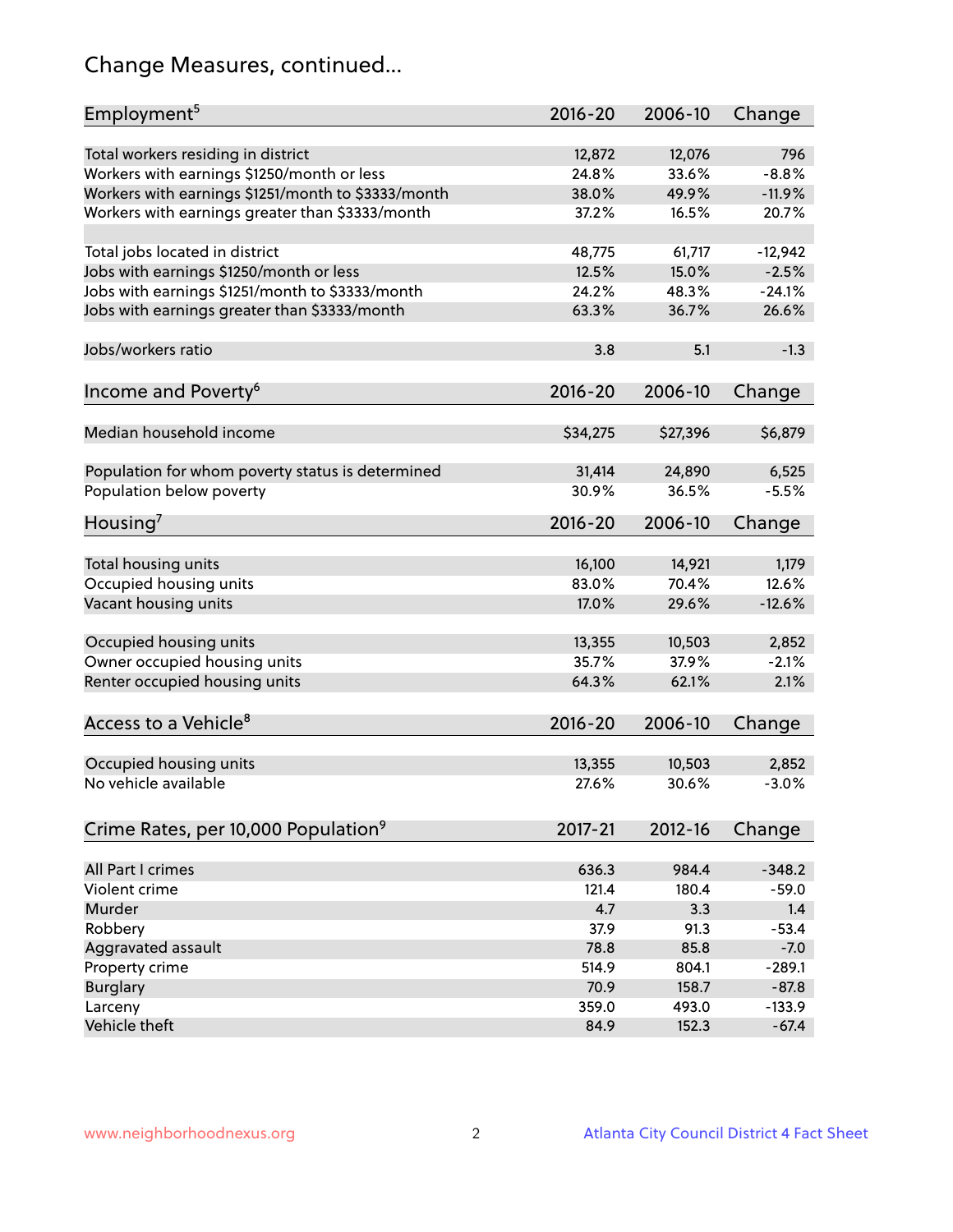# Current Data: Demographic

| Sex and Age, 2016-20 <sup>10</sup>                    | <b>Estimate</b> | Margin of Error |
|-------------------------------------------------------|-----------------|-----------------|
| Total population                                      | 40,096          | $\pm 2,444$     |
| Male                                                  | 49.7%           | $\pm 2.2\%$     |
| Female                                                | 50.3%           | $\pm 2.4\%$     |
| Under 5 years                                         | 4.0%            | $\pm$ 0.8%      |
| 5 to 9 years                                          | 6.2%            | ±1.4%           |
| 10 to 14 years                                        | 4.2%            | $\pm 1.1\%$     |
| 15 to 19 years                                        | 14.0%           | $\pm1.6\%$      |
| 20 to 24 years                                        | 16.9%           | $\pm 1.6\%$     |
| 25 to 34 years                                        | 14.9%           | $\pm 1.9\%$     |
| 35 to 44 years                                        | 11.0%           | $\pm1.4\%$      |
| 45 to 54 years                                        | 10.6%           | $\pm$ 1.3%      |
| 55 to 59 years                                        | 4.6%            | $\pm$ 0.9%      |
| 60 to 64 years                                        | 4.9%            | $\pm$ 0.8%      |
| 65 to 74 years                                        | 5.1%            | $\pm$ 0.7%      |
| 75 to 84 years                                        | 2.9%            | $\pm$ 0.6%      |
| 85 years and over                                     | 0.9%            | $\pm$ 0.4%      |
| Median age (years)                                    | 28.2            | $\pm$ 0.5       |
| Race and Ethnicity, 2016-20 <sup>11</sup>             | <b>Estimate</b> | Margin of Error |
| <b>Total population</b>                               | 40,096          | $\pm 2,444$     |
| Hispanic or Latino (of any race)                      | 3.4%            | $\pm$ 0.9%      |
| Not Hispanic or Latino                                | 96.6%           | $\pm 1.2\%$     |
| White alone                                           | 13.1%           | $\pm$ 1.3%      |
| Black or African American alone                       | 74.6%           | $\pm 3.0\%$     |
| American Indian and Alaska Native alone               | 0.1%            | $\pm$ 0.1%      |
| Asian alone                                           | 5.1%            | $\pm1.0\%$      |
| Native Hawaiian and other Pacific Islander alone      | 0.0%            | $\pm$ 0.1%      |
| Some other race alone                                 | 0.3%            | $\pm$ 0.6%      |
| Two or more races                                     | 3.4%            | ±1.9%           |
| U.S. Citizenship Status, 2016-20 <sup>12</sup>        | <b>Estimate</b> | Margin of Error |
| Foreign-born population                               | 2,100           | $\pm$ 447       |
| Naturalized U.S. citizen                              | 47.9%           | ±13.6%          |
| Not a U.S. citizen                                    | 52.1%           | $\pm$ 6.7%      |
| Citizen, Voting Age Population, 2016-20 <sup>13</sup> | Estimate        | Margin of Error |
| Citizen, 18 and over population                       | 32,128          | $\pm$ 1,761     |
| Male                                                  | 49.7%           | $\pm$ 3.2%      |
| Female                                                | 50.3%           | $\pm 2.2\%$     |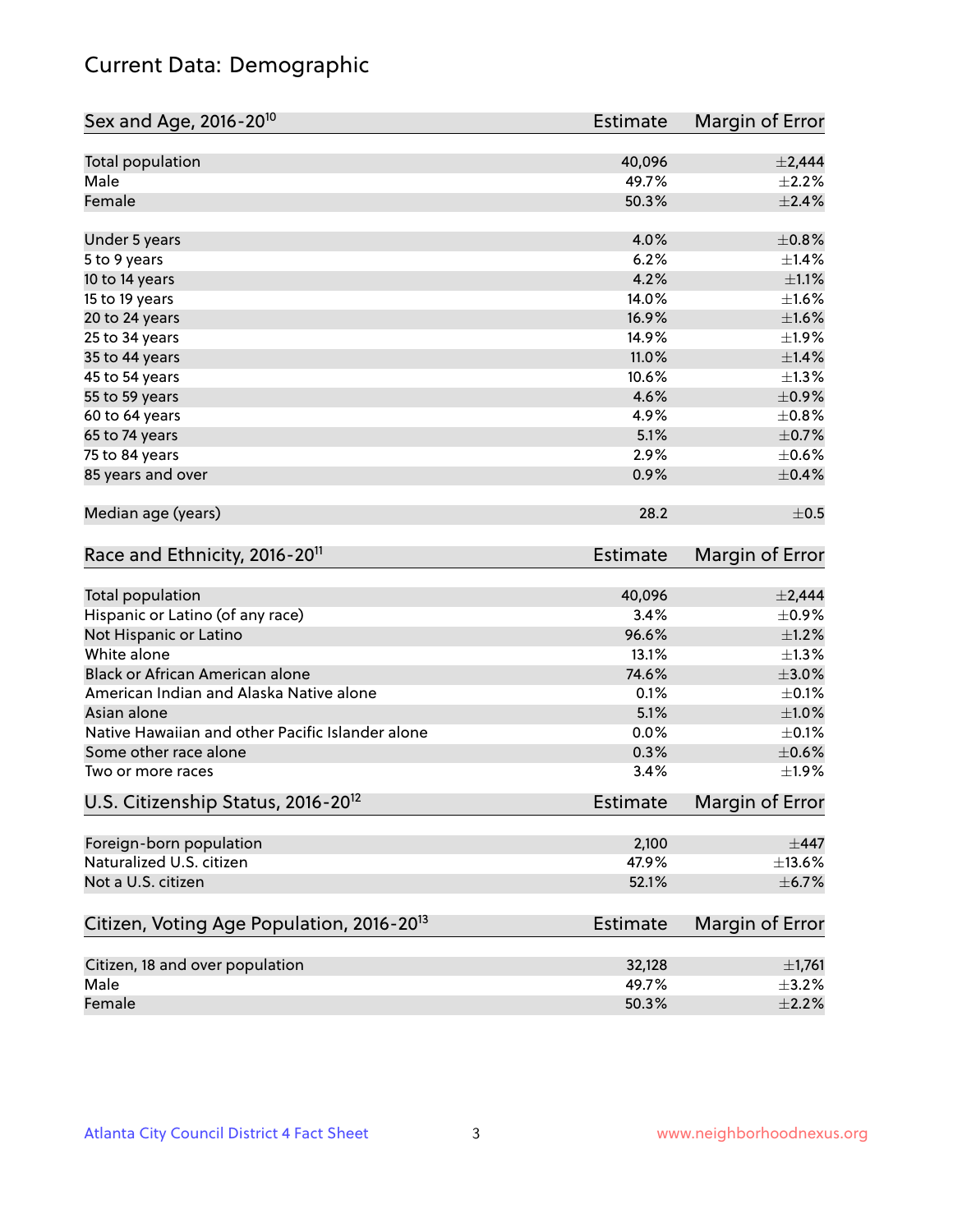## Current Data: Economic

| Income, 2016-20 <sup>14</sup>                           | Estimate | Margin of Error |
|---------------------------------------------------------|----------|-----------------|
| All households                                          | 13,355   | $\pm$ 929       |
| Less than \$10,000                                      | 17.3%    | $\pm$ 4.6%      |
| \$10,000 to \$14,999                                    | 6.6%     | $\pm$ 1.4%      |
| \$15,000 to \$24,999                                    | 13.0%    | $\pm 2.7\%$     |
| \$25,000 to \$34,999                                    | 14.0%    | $\pm 3.0\%$     |
|                                                         | 12.0%    | $\pm 2.3\%$     |
| \$35,000 to \$49,999                                    | 15.2%    |                 |
| \$50,000 to \$74,999                                    |          | $\pm 2.9\%$     |
| \$75,000 to \$99,999                                    | 7.1%     | $\pm 1.4\%$     |
| \$100,000 to \$149,999                                  | 8.5%     | $\pm 2.3\%$     |
| \$150,000 to \$199,999                                  | 2.3%     | $\pm$ 0.7%      |
| \$200,000 or more                                       | 3.9%     | $\pm 1.5\%$     |
| Median household income (dollars)                       | \$34,275 | $\pm$ 1,517     |
| Mean household income (dollars)                         | \$53,921 | $\pm$ 4,174     |
| Households with earnings                                | 74.5%    | $\pm$ 4.1%      |
| Mean earnings (dollars)                                 | \$59,561 | $\pm$ 3,758     |
| Households with Social Security                         | 26.7%    | $\pm 2.5\%$     |
| Mean Social Security income (dollars)                   | \$12,639 | ±405            |
| Households with retirement income                       | 12.5%    | $\pm 2.5\%$     |
| Mean retirement income (dollars)                        | \$18,809 | $\pm$ 1,776     |
| Households with Supplemental Security Income            | 9.6%     | $\pm 2.4\%$     |
| Mean Supplemental Security Income (dollars)             | \$8,346  | $\pm$ 932       |
| Households with cash public assistance income           | 4.1%     | $\pm 2.6\%$     |
| Mean cash public assistance income (dollars)            | \$1,405  | ±1,219          |
| Households with Food Stamp/SNAP benefits in the past 12 | 27.6%    | $\pm$ 3.9%      |
| months                                                  |          |                 |
| Family households                                       | 5,407    | $\pm 556$       |
| Less than \$10,000                                      | 12.0%    | $\pm 3.6\%$     |
| \$10,000 to \$14,999                                    | 4.3%     | $\pm1.6\%$      |
| \$15,000 to \$24,999                                    | 12.3%    | $\pm$ 4.3%      |
| \$25,000 to \$34,999                                    | 17.3%    | $\pm$ 5.8%      |
| \$35,000 to \$49,999                                    | 10.2%    | ±3.3%           |
| \$50,000 to \$74,999                                    | 17.8%    | $\pm$ 4.1%      |
| \$75,000 to \$99,999                                    | 8.5%     | $\pm 2.5\%$     |
| \$100,000 to \$149,999                                  | 7.4%     | $\pm 2.0\%$     |
| \$150,000 to \$199,999                                  | 2.8%     | $\pm$ 1.4%      |
| \$200,000 or more                                       | 7.5%     | $\pm$ 3.6%      |
| Median family income (dollars)                          | \$42,192 | ±4,200          |
| Mean family income (dollars)                            | \$66,874 |                 |
|                                                         |          | ±9,851          |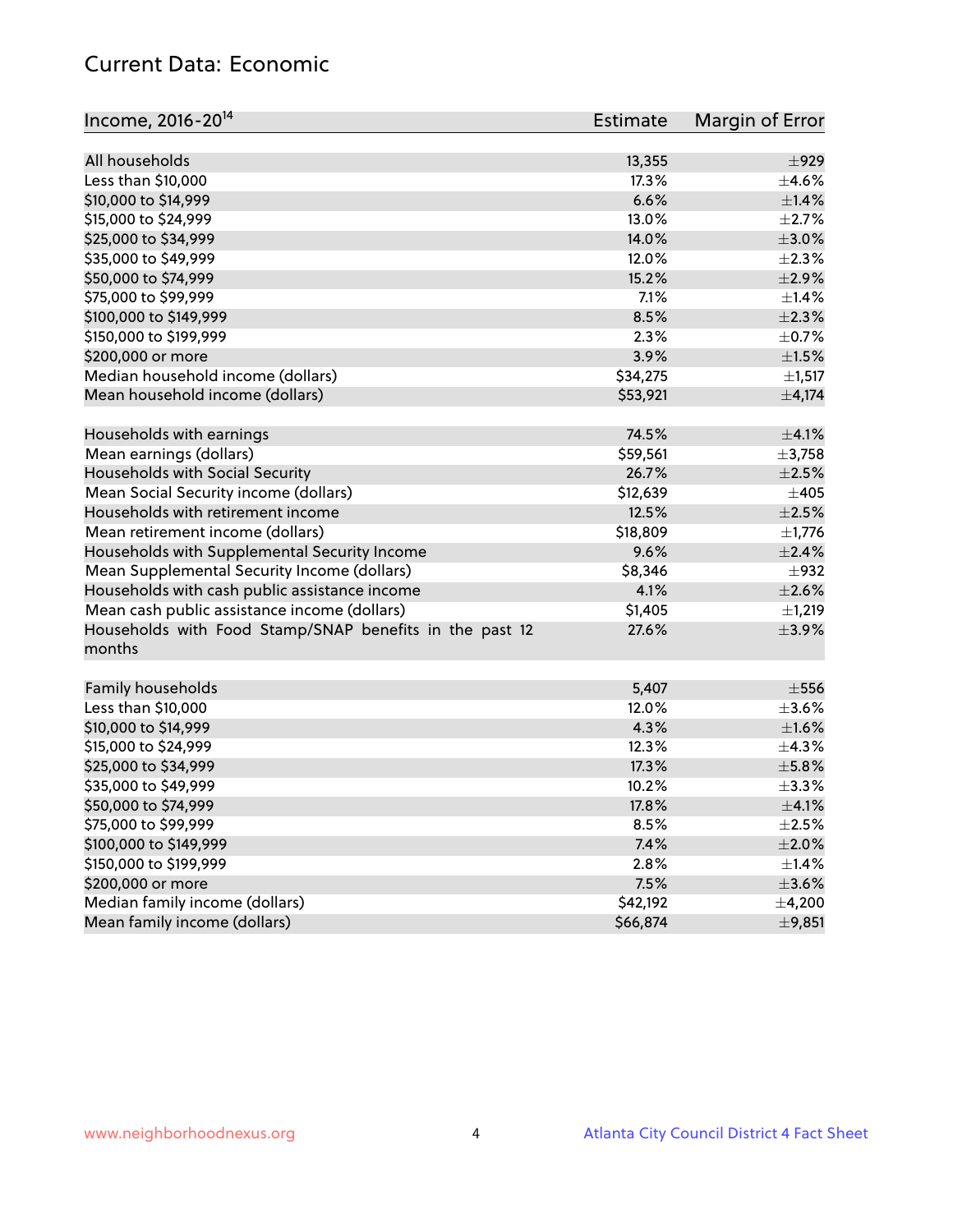# Current Data: Economic, continued...

| Income, 2016-20, continued <sup>15</sup>                                          | <b>Estimate</b>   | Margin of Error         |
|-----------------------------------------------------------------------------------|-------------------|-------------------------|
|                                                                                   |                   |                         |
| Nonfamily households<br>Median nonfamily income (dollars)                         | 7,948<br>\$30,739 | $\pm 850$<br>±1,841     |
| Mean nonfamily income (dollars)                                                   | \$43,532          | $\pm 2,630$             |
|                                                                                   |                   |                         |
| Median earnings for workers (dollars)                                             | \$22,057          | $\pm 827$               |
| Median earnings for male full-time, year-round workers<br>(dollars)               | \$39,534          | ±3,541                  |
| Median earnings for female full-time, year-round workers<br>(dollars)             | \$36,027          | $\pm$ 1,458             |
| Per capita income (dollars)                                                       | \$20,223          | ±1,393                  |
| Families Below Poverty Level, 2016-20 <sup>16</sup>                               | Estimate          | Margin of Error         |
|                                                                                   |                   |                         |
| <b>All Families</b>                                                               | 5,407             | $\pm$ 556               |
| Percent below poverty                                                             | 24.3%             | $\pm$ 4.1%              |
| Families with related children under 18 years                                     | 2,907             | $\pm$ 495               |
| Percent below poverty                                                             | 32.5%             | $\pm$ 6.0%              |
| Families with related children under 5 years only                                 | 486               | $\pm 205$               |
| Percent below poverty                                                             | 13.5%             | $\pm 21.4\%$            |
| Married couple families                                                           | 1,904             | $\pm$ 319               |
| Percent below poverty                                                             | 11.2%             | $\pm$ 6.6%              |
| Married couple families with related children under 18 years                      | 766               | $\pm 237$               |
| Percent below poverty                                                             | 11.4%             | $\pm 10.0\%$            |
| Married couple families with related children under 5 years                       | 202               | ±121                    |
| Percent below poverty                                                             | 10.3%             | ±31.9%                  |
|                                                                                   | 2,792             |                         |
| Families with female householder, no spouse present                               | 35.3%             | $\pm$ 410<br>$\pm$ 6.1% |
| Percent below poverty<br>Families with female householder, no spouse present with |                   | $\pm$ 365               |
| related children under 18 years                                                   | 1,807             |                         |
| Percent below poverty                                                             | 43.1%             | $\pm$ 7.2%              |
| Families with female householder, no spouse present with                          | 222               | $\pm$ 139               |
| related children under 5 years                                                    |                   |                         |
| Percent below poverty                                                             | 13.8%             | ±26.9%                  |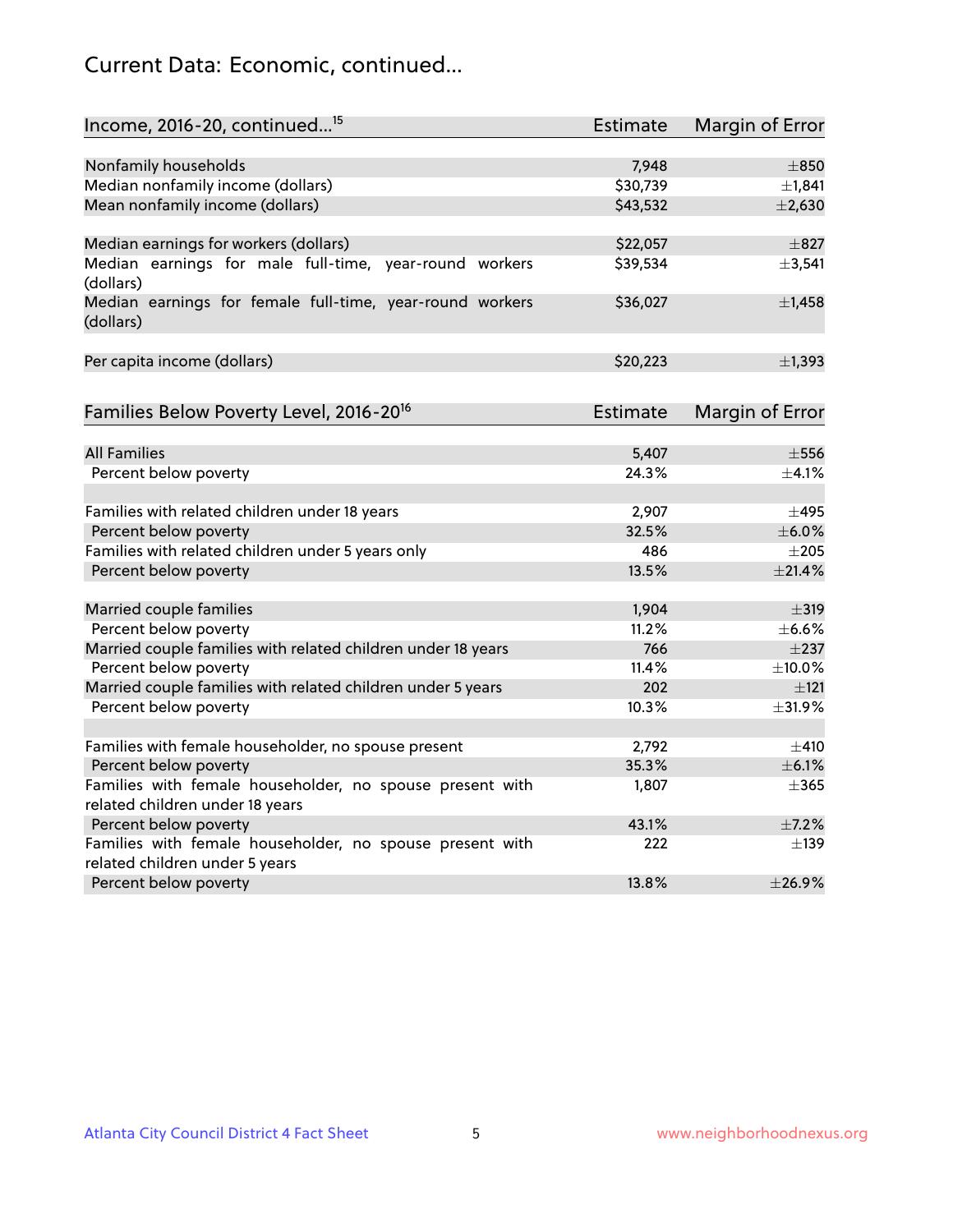## Current Data: Economic, continued...

| People Below Poverty Level, 2016-20 <sup>17</sup> | <b>Estimate</b> | Margin of Error |
|---------------------------------------------------|-----------------|-----------------|
|                                                   |                 |                 |
| Total population                                  | 31,414          | $\pm 2,281$     |
| Percent below poverty                             | 30.9%           | $\pm 3.5\%$     |
| Population under 18 years                         | 6,818           | $\pm$ 907       |
| Percent below poverty                             | 41.0%           | $\pm$ 5.2%      |
| Population 18 years and over                      | 24,596          | $\pm$ 1,458     |
| Percent below poverty                             | 28.2%           | $\pm$ 3.1%      |
| Population 18 to 64 years                         | 21,070          | $\pm$ 1,396     |
| Percent below poverty                             | 27.8%           | $\pm$ 3.5%      |
| Population 65 years and over                      | 3,526           | $\pm$ 422       |
| Percent below poverty                             | 30.0%           | $\pm$ 6.9%      |

| Poverty by Race/Ethnicity, 2016-20 <sup>18</sup> | Estimate | Margin of Error |
|--------------------------------------------------|----------|-----------------|
|                                                  |          |                 |
| Non-Hispanic White population                    | 2,721    | $\pm$ 430       |
| Percent below poverty                            | 15.1%    | $\pm$ 5.5%      |
| <b>Black population</b>                          | 26,129   | $\pm$ 2,079     |
| Percent below poverty                            | 34.0%    | $\pm$ 4.0%      |
| Asian population                                 | 527      | $\pm$ 303       |
| Percent below poverty                            | 29.5%    | $\pm 28.3\%$    |
| Hispanic or Latino population                    | 969      | $\pm$ 335       |
| Percent below poverty                            | 13.1%    | $\pm$ 6.4%      |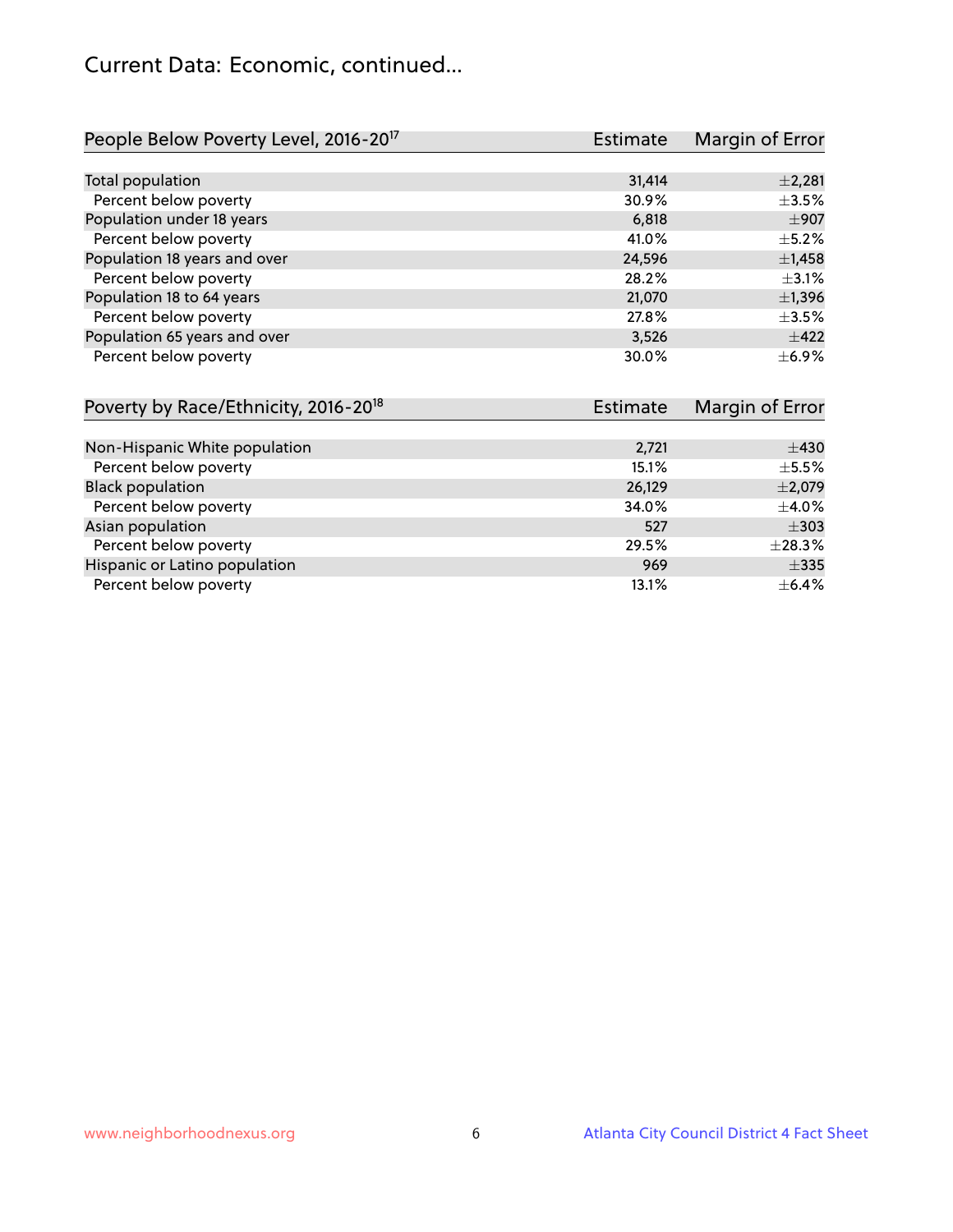# Current Data: Employment

| Employment Status, 2016-20 <sup>19</sup>                                    | <b>Estimate</b> | Margin of Error |
|-----------------------------------------------------------------------------|-----------------|-----------------|
|                                                                             |                 |                 |
| Population 16 years and over                                                | 33,859          | ±1,885          |
| In labor force                                                              | 55.2%           | $\pm 2.2\%$     |
| Civilian labor force                                                        | 55.1%           | $\pm 2.2\%$     |
| Employed                                                                    | 48.9%           | $\pm 2.3\%$     |
| Unemployed                                                                  | 6.2%            | $\pm$ 1.4%      |
| <b>Armed Forces</b>                                                         | 0.1%            | $\pm$ 0.8%      |
| Not in labor force                                                          | 44.8%           | $\pm 2.2\%$     |
| Civilian labor force                                                        | 18,657          | $\pm$ 1,283     |
| <b>Unemployment Rate</b>                                                    | 11.2%           | $\pm 2.5\%$     |
| Females 16 years and over                                                   | 16,820          | ±1,160          |
| In labor force                                                              | 55.9%           | $\pm 3.5\%$     |
| Civilian labor force                                                        | 55.9%           | $\pm 3.5\%$     |
| Employed                                                                    | 50.7%           | $\pm$ 3.4%      |
|                                                                             |                 |                 |
| Own children of the householder under 6 years                               | 2,027           | ±431            |
| All parents in family in labor force                                        | 78.5%           | $\pm 10.5\%$    |
| Own children of the householder 6 to 17 years                               | 4,485           | $\pm$ 1,018     |
| All parents in family in labor force                                        | 84.2%           | $\pm$ 11.3%     |
|                                                                             |                 |                 |
| Industry, 2016-20 <sup>20</sup>                                             | <b>Estimate</b> | Margin of Error |
|                                                                             |                 |                 |
| Civilian employed population 16 years and over                              | 16,569          | $\pm$ 1,203     |
| Agriculture, forestry, fishing and hunting, and mining                      | 0.3%            | $\pm$ 0.6%      |
| Construction                                                                | 2.3%            | $\pm 1.2\%$     |
| Manufacturing                                                               | 5.1%            | $\pm1.6\%$      |
| Wholesale trade                                                             | 1.8%            | $\pm1.0\%$      |
| Retail trade                                                                | 9.6%            | $\pm 1.7\%$     |
| Transportation and warehousing, and utilities                               | 10.1%           | $\pm$ 3.4%      |
| Information                                                                 | 5.0%            | $\pm 2.2\%$     |
| Finance and insurance, and real estate and rental and leasing               | 6.1%            | ±1.9%           |
| Professional, scientific, and management, and administrative                | 15.4%           | $\pm 2.6\%$     |
| and waste management services                                               |                 |                 |
| Educational services, and health care and social assistance                 | 22.4%           | ±2.4%           |
| Arts, entertainment, and recreation, and accommodation and<br>food services | 13.0%           | ±1.9%           |
| Other services, except public administration                                | 5.3%            | $\pm 1.5\%$     |
| Public administration                                                       | 3.6%            | $\pm 1.3\%$     |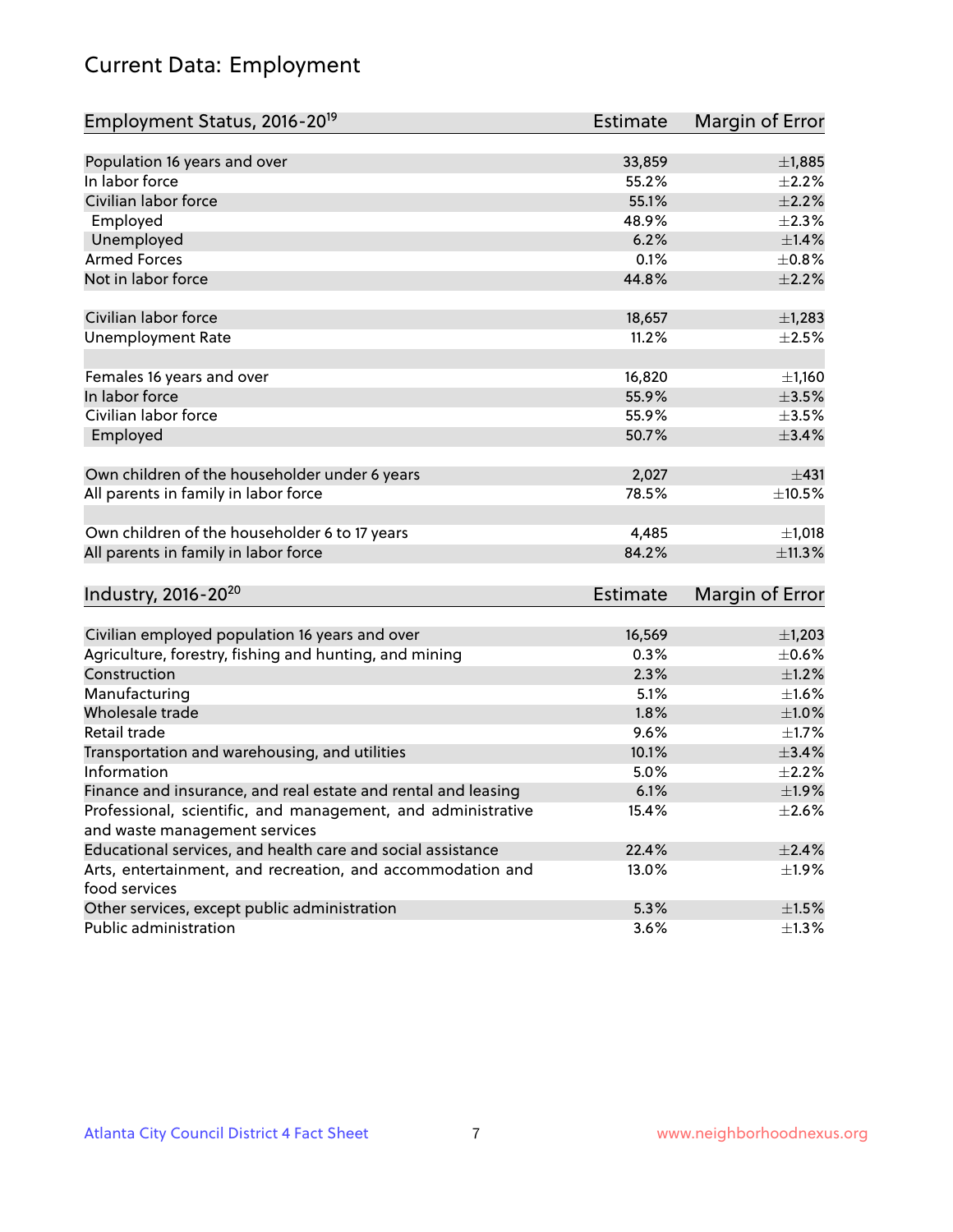# Current Data: Employment, continued...

| Occupation, 2016-20 <sup>21</sup>                            | Estimate | Margin of Error |
|--------------------------------------------------------------|----------|-----------------|
| Civilian employed population 16 years and over               | 16,569   | $\pm$ 1,203     |
| Management, business, science, and arts occupations          | 36.8%    | $\pm 2.7\%$     |
| Service occupations                                          | 20.0%    | $\pm 2.8\%$     |
| Sales and office occupations                                 | 25.3%    | ±3.3%           |
| Natural resources, construction, and maintenance occupations | 3.1%     | $\pm 1.1\%$     |
| Production, transportation, and material moving occupations  | 14.8%    | $\pm$ 3.7%      |
| Class of Worker, 2016-20 <sup>22</sup>                       | Estimate | Margin of Error |
| Civilian employed population 16 years and over               | 16,569   | $\pm$ 1,203     |
| Private wage and salary workers                              | 77.9%    | $\pm 3.5\%$     |
| Government workers                                           | 18.5%    | $\pm 2.6\%$     |
| Self-employed in own not incorporated business workers       | 3.5%     | $\pm 1.0\%$     |
| Unpaid family workers                                        | 0.1%     | $\pm$ 0.5%      |
| Job Flows, 2019 <sup>23</sup>                                |          | 2019            |
|                                                              |          |                 |
| Total Jobs in district                                       |          | 48,775          |
| Held by residents of district                                |          | 1.8%            |
| Held by non-residents of district                            |          | 98.2%           |
| Jobs by Industry Sector, 2019 <sup>24</sup>                  |          | 2019            |
| Total Jobs in district                                       |          | 48,775          |
| <b>Goods Producing sectors</b>                               |          | 0.3%            |
| Trade, Transportation, and Utilities sectors                 |          | 4.8%            |
| All Other Services sectors                                   |          | 94.8%           |
| Total Jobs in district held by district residents            |          | 885             |
| <b>Goods Producing sectors</b>                               |          | 0.9%            |
| Trade, Transportation, and Utilities sectors                 |          | 6.4%            |
| All Other Services sectors                                   |          | 92.7%           |
| Jobs by Earnings, 2019 <sup>25</sup>                         |          | 2019            |
|                                                              |          |                 |
| Total Jobs in district                                       |          | 48,775          |
| Jobs with earnings \$1250/month or less                      |          | 12.5%           |
| Jobs with earnings \$1251/month to \$3333/month              |          | 24.2%           |
| Jobs with earnings greater than \$3333/month                 |          | 63.3%           |
| Total Jobs in district held by district residents            |          | 885             |
| Jobs with earnings \$1250/month or less                      |          | 20.7%           |
| Jobs with earnings \$1251/month to \$3333/month              |          | 37.6%           |
| Jobs with earnings greater than \$3333/month                 |          | 41.7%           |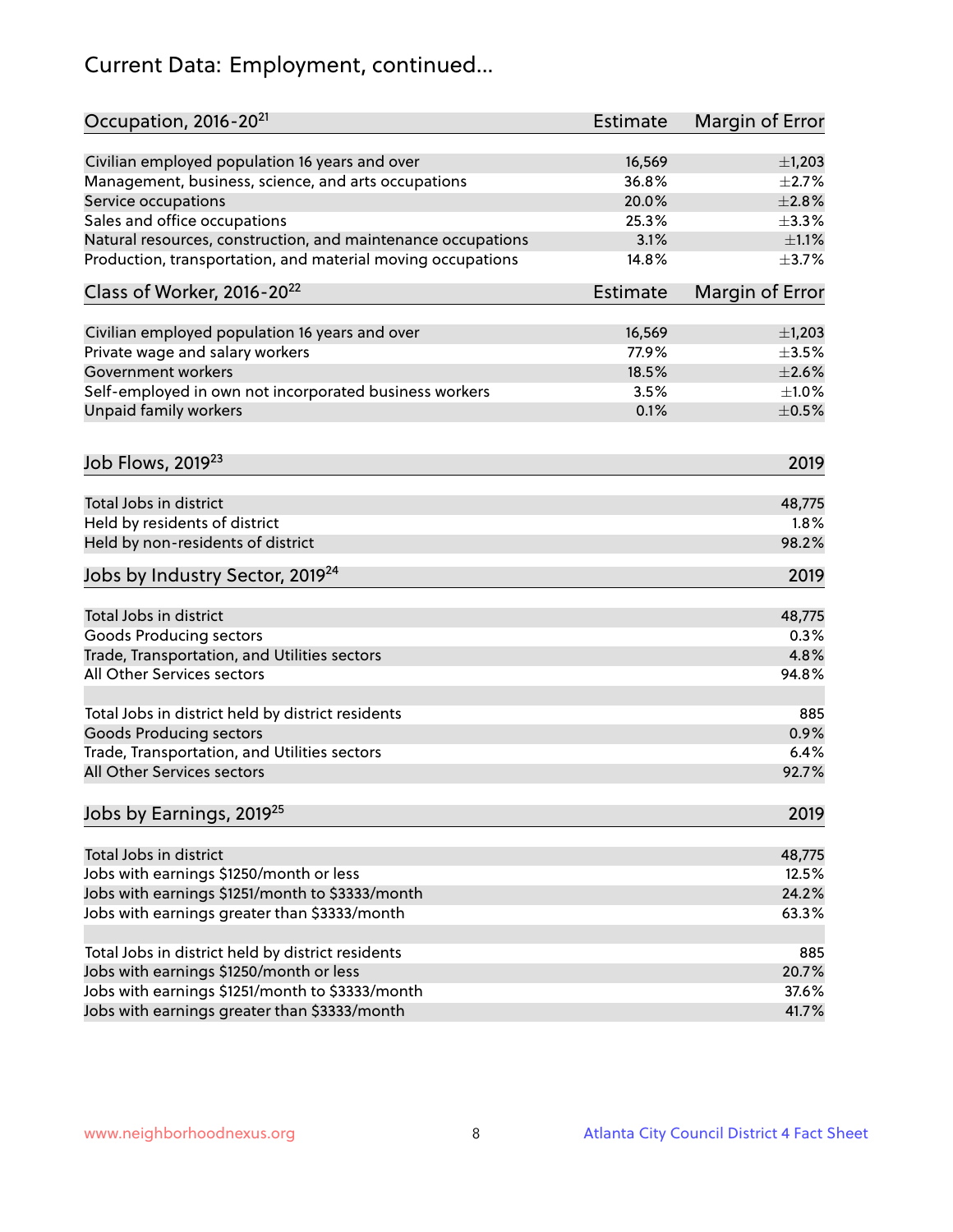# Current Data: Employment, continued...

| Jobs by Age of Worker, 2019 <sup>26</sup>         | 2019   |
|---------------------------------------------------|--------|
|                                                   |        |
| Total Jobs in district                            | 48,775 |
| Jobs with workers age 29 or younger               | 14.5%  |
| Jobs with workers age 30 to 54                    | 61.3%  |
| Jobs with workers age 55 or older                 | 24.2%  |
|                                                   |        |
| Total Jobs in district held by district residents | 885    |
| Jobs with workers age 29 or younger               | 19.0%  |
| Jobs with workers age 30 to 54                    | 57.7%  |
| Jobs with workers age 55 or older                 | 23.3%  |

#### Current Data: Education

| School Enrollment, 2016-20 <sup>27</sup>       | Estimate | Margin of Error |
|------------------------------------------------|----------|-----------------|
|                                                |          |                 |
| Population 3 years and over enrolled in school | 16,766   | $\pm$ 1,491     |
| Nursery school, preschool                      | 3.0%     | $\pm 1.1\%$     |
| Kindergarten                                   | 4.0%     | $\pm$ 1.7%      |
| Elementary school (grades 1-8)                 | 18.7%    | $\pm$ 3.6%      |
| High school (grades 9-12)                      | 9.2%     | $\pm 2.3\%$     |
| College or graduate school                     | 65.1%    | $\pm$ 0.9%      |

| <b>Estimate</b> | Margin of Error |
|-----------------|-----------------|
|                 |                 |
| 21,961          | $\pm$ 1,510     |
| 4.2%            | $\pm$ 1.4%      |
| 11.3%           | $\pm1.8\%$      |
| 29.3%           | $\pm$ 3.5%      |
| 19.1%           | $\pm$ 1.9%      |
| 7.7%            | $\pm 1.7\%$     |
| 16.3%           | $\pm 2.2\%$     |
| 12.2%           | $\pm 1.9\%$     |
| 84.5%           | $\pm 1.0\%$     |
| 28.5%           | $\pm 2.6\%$     |
|                 |                 |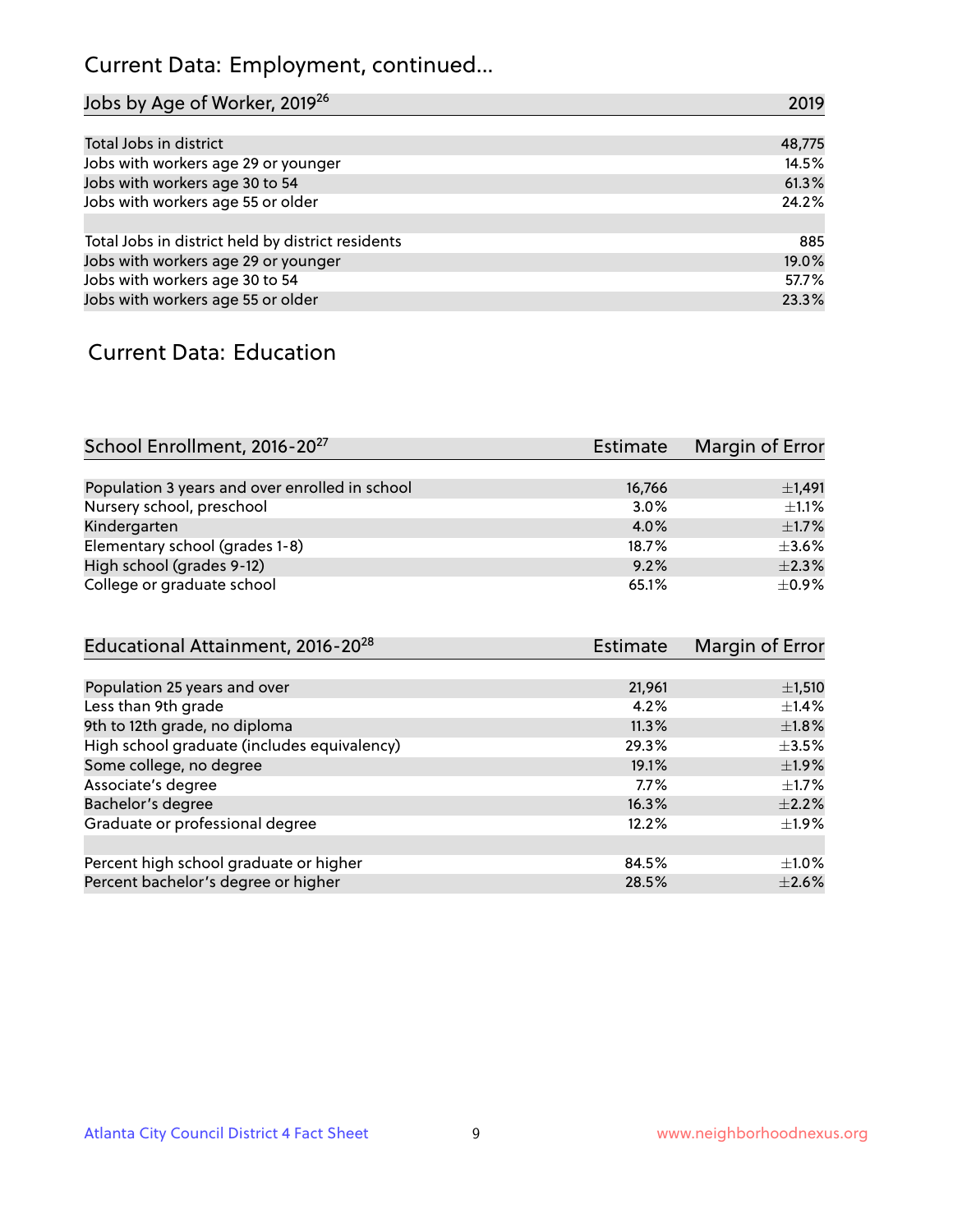# Current Data: Housing

| Households by Type, 2016-20 <sup>29</sup>            | <b>Estimate</b> | Margin of Error |
|------------------------------------------------------|-----------------|-----------------|
|                                                      |                 |                 |
| <b>Total households</b>                              | 13,355          | $\pm$ 929       |
| Family households (families)                         | 40.5%           | $\pm$ 3.1%      |
| With own children under 18 years                     | 18.9%           | $\pm$ 3.1%      |
| Married-couple family                                | 14.3%           | $\pm 2.2\%$     |
| With own children of the householder under 18 years  | 5.1%            | $\pm1.6\%$      |
| Male householder, no spouse present, family          | 5.3%            | $\pm 2.3\%$     |
| With own children of the householder under 18 years  | 2.4%            | $\pm 1.7\%$     |
| Female householder, no spouse present, family        | 20.9%           | $\pm 2.5\%$     |
| With own children of the householder under 18 years  | 11.3%           | $\pm 2.3\%$     |
| Nonfamily households                                 | 59.5%           | ±4.8%           |
| Householder living alone                             | 51.4%           | $\pm$ 5.1%      |
| 65 years and over                                    | 12.6%           | $\pm 2.1\%$     |
|                                                      |                 |                 |
| Households with one or more people under 18 years    | 21.8%           | $\pm$ 3.1%      |
| Households with one or more people 65 years and over | 21.5%           | $\pm 2.1\%$     |
|                                                      |                 |                 |
| Average household size                               | 2.24            | $\pm$ 0.06      |
| Average family size                                  | 3.59            | $\pm$ 0.17      |
| Housing Occupancy, 2016-20 <sup>30</sup>             | <b>Estimate</b> | Margin of Error |
| Total housing units                                  | 16,100          | $\pm$ 909       |
| Occupied housing units                               | 83.0%           | ±3.4%           |
| Vacant housing units                                 | 17.0%           | $\pm1.6\%$      |
|                                                      |                 |                 |
| Homeowner vacancy rate                               | 3.9             | ±2.0            |
| Rental vacancy rate                                  | 6.6             | $\pm 1.8$       |
| Units in Structure, 2016-20 <sup>31</sup>            | <b>Estimate</b> | Margin of Error |
|                                                      |                 |                 |
| Total housing units                                  | 16,100          | $\pm$ 909       |
| 1-unit, detached                                     | 46.4%           | $\pm 2.4\%$     |
| 1-unit, attached                                     | 2.0%            | $\pm$ 0.7%      |
| 2 units                                              | 4.7%            | $\pm$ 0.9%      |
| 3 or 4 units                                         | 3.3%            | $\pm$ 0.9%      |
| 5 to 9 units                                         | 6.9%            | $\pm 1.4\%$     |
| 10 to 19 units                                       | 9.3%            | $\pm$ 3.1%      |
| 20 or more units                                     | 27.2%           | $\pm$ 3.4%      |
| Mobile home                                          | 0.2%            | $\pm$ 0.4%      |
| Boat, RV, van, etc.                                  | 0.1%            | $\pm$ 0.4%      |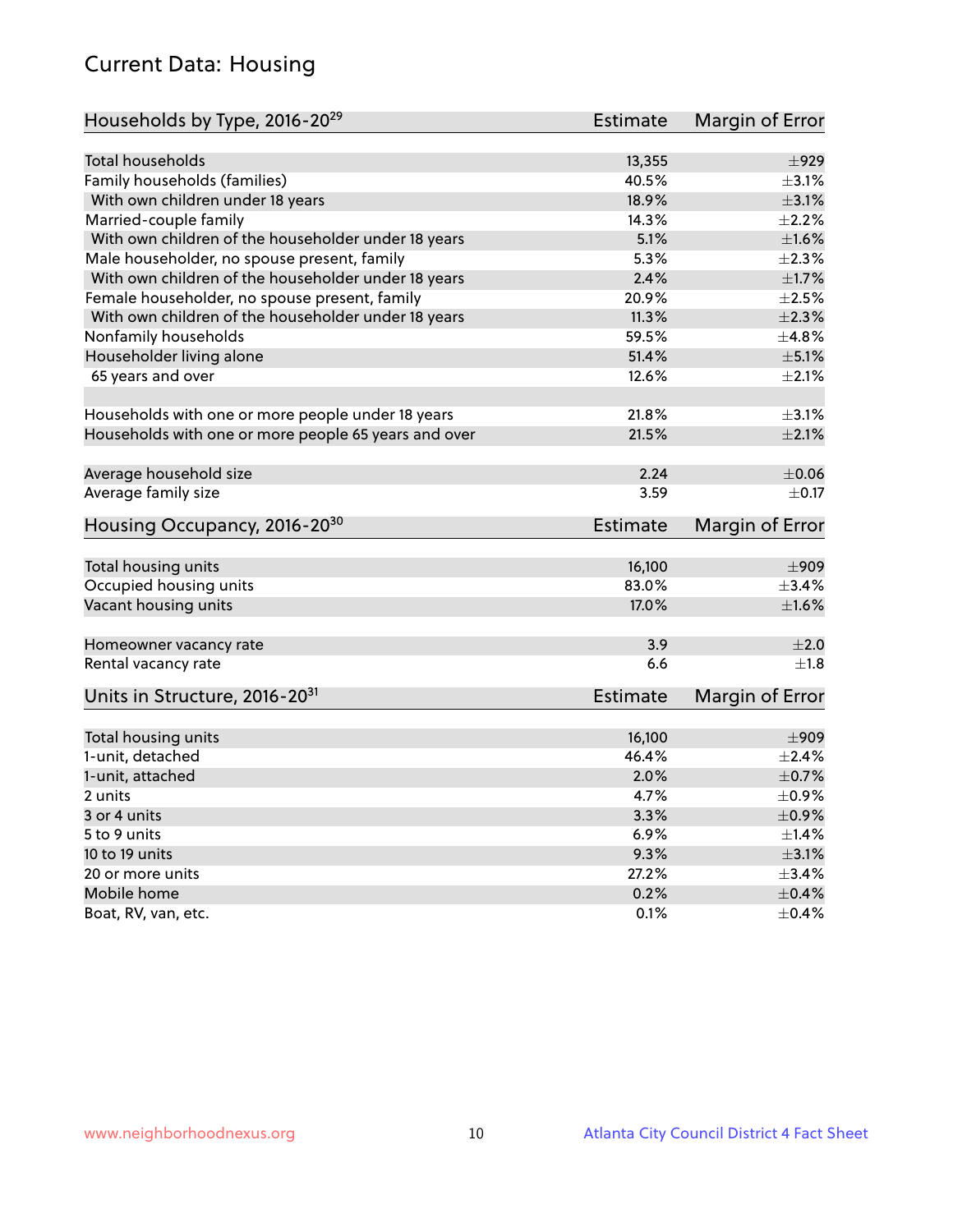## Current Data: Housing, continued...

| Year Structure Built, 2016-20 <sup>32</sup>    | <b>Estimate</b> | Margin of Error |
|------------------------------------------------|-----------------|-----------------|
| Total housing units                            | 16,100          | $\pm$ 909       |
| Built 2014 or later                            | 2.3%            | $\pm 1.5\%$     |
| Built 2010 to 2013                             | 4.8%            | $\pm 1.5\%$     |
| Built 2000 to 2009                             | 19.5%           | $\pm 2.6\%$     |
| Built 1990 to 1999                             | 9.4%            | $\pm 2.1\%$     |
| Built 1980 to 1989                             | 5.0%            | $\pm1.6\%$      |
| Built 1970 to 1979                             | 4.5%            | $\pm1.4\%$      |
| Built 1960 to 1969                             | 9.9%            | $\pm 3.5\%$     |
| Built 1950 to 1959                             | 14.3%           | $\pm 2.0\%$     |
| Built 1940 to 1949                             | 11.3%           | $\pm 1.5\%$     |
| Built 1939 or earlier                          | 19.0%           | $\pm 2.1\%$     |
| Housing Tenure, 2016-2033                      | <b>Estimate</b> | Margin of Error |
|                                                |                 |                 |
| Occupied housing units                         | 13,355          | $\pm$ 929       |
| Owner-occupied                                 | 35.7%           | $\pm 2.7\%$     |
| Renter-occupied                                | 64.3%           | $\pm$ 4.6%      |
| Average household size of owner-occupied unit  | 2.32            | $\pm$ 0.17      |
| Average household size of renter-occupied unit | 2.19            | $\pm 0.02$      |
| Residence 1 Year Ago, 2016-20 <sup>34</sup>    | Estimate        | Margin of Error |
| Population 1 year and over                     | 39,815          | $\pm 2,415$     |
| Same house                                     | 77.4%           | $\pm 3.0\%$     |
| Different house in the U.S.                    | 21.9%           | ±1.9%           |
| Same county                                    | 12.3%           | $\pm1.7\%$      |
| Different county                               | 9.5%            | $\pm 1.3\%$     |
| Same state                                     | 6.1%            | $\pm 1.1\%$     |
| Different state                                | 3.4%            | $\pm$ 0.8%      |
| Abroad                                         | 0.7%            | $\pm$ 0.4%      |
|                                                |                 |                 |
| Value of Housing Unit, 2016-20 <sup>35</sup>   | <b>Estimate</b> | Margin of Error |
| Owner-occupied units                           | 4,771           | $\pm$ 486       |
| Less than \$50,000                             | 8.8%            | $\pm$ 4.2%      |
| \$50,000 to \$99,999                           | 14.3%           | $\pm$ 3.6%      |
| \$100,000 to \$149,999                         | 12.8%           | $\pm$ 4.0%      |
| \$150,000 to \$199,999                         | 12.9%           | $\pm$ 3.1%      |
| \$200,000 to \$299,999                         | 21.0%           | $\pm$ 5.3%      |
| \$300,000 to \$499,999                         | 23.6%           | $\pm$ 5.3%      |
| \$500,000 to \$999,999                         | 6.0%            | $\pm$ 3.5%      |
| \$1,000,000 or more                            | 0.7%            | $\pm 2.0\%$     |
|                                                |                 |                 |
| Mortgage Status, 2016-20 <sup>36</sup>         | Estimate        | Margin of Error |
|                                                |                 |                 |
| Owner-occupied units                           | 4,771           | $\pm 486$       |
| Housing units with a mortgage                  | 67.9%           | $\pm$ 6.2%      |
| Housing units without a mortgage               | 32.1%           | $\pm$ 4.3%      |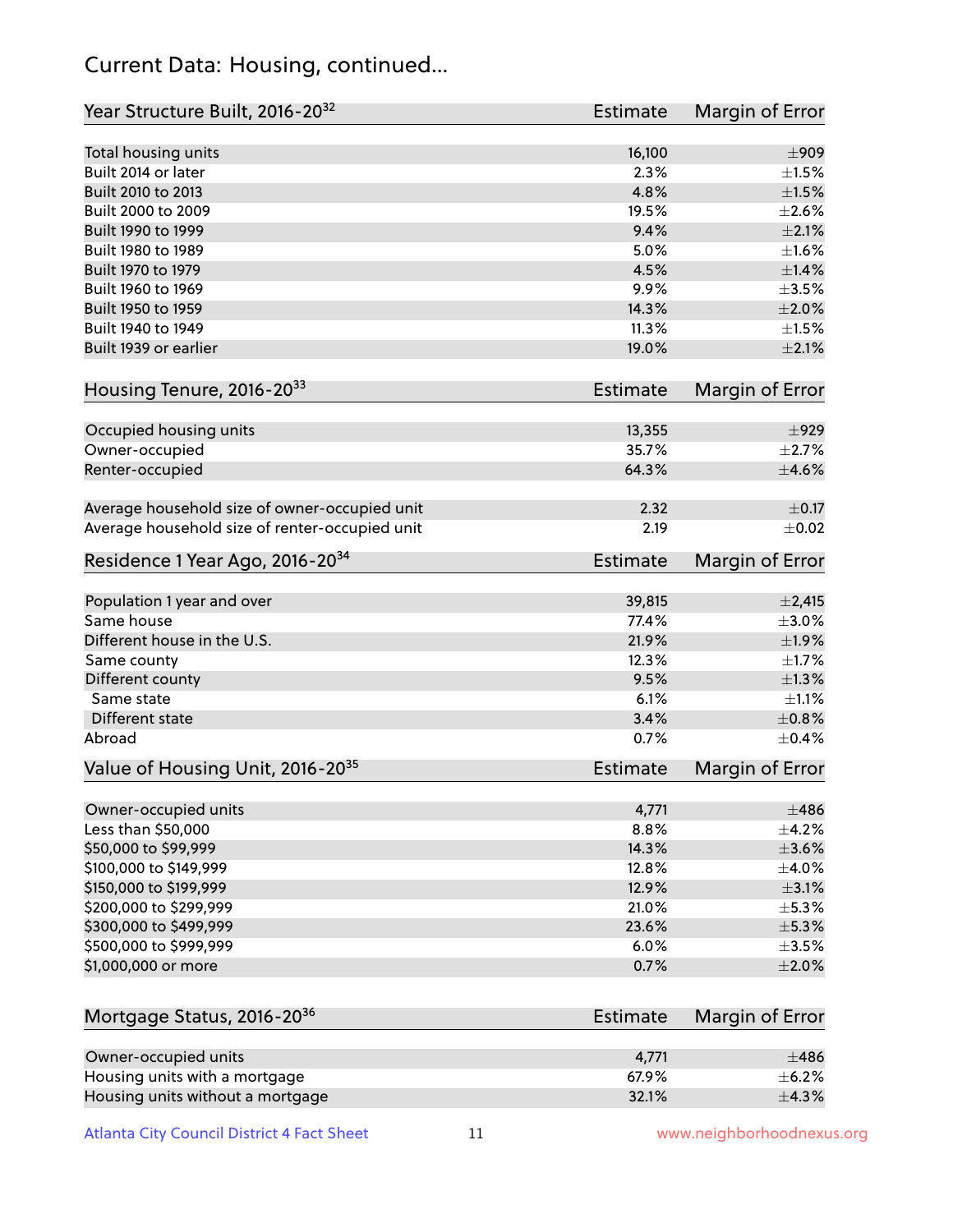# Current Data: Housing, continued...

| Selected Monthly Owner Costs, 2016-20 <sup>37</sup> | Estimate | Margin of Error |
|-----------------------------------------------------|----------|-----------------|
|                                                     |          |                 |
| Housing units with a mortgage                       | 3,240    | $\pm$ 443       |
| Less than \$300                                     | $0.0\%$  | $\pm 2.4\%$     |
| \$300 to \$499                                      | 1.3%     | $\pm 2.5\%$     |
| \$500 to \$999                                      | 24.5%    | $\pm$ 8.1%      |
| \$1,000 to \$1,499                                  | 30.6%    | $\pm$ 6.6%      |
| \$1,500 to \$1,999                                  | 20.0%    | $\pm$ 4.9%      |
| \$2,000 to \$2,999                                  | 16.1%    | ±5.3%           |
| \$3,000 or more                                     | 7.5%     | $\pm$ 5.4%      |
|                                                     |          |                 |
| Median (dollars)                                    | \$1,386  | $\pm$ 58        |
|                                                     |          |                 |
| Housing units without a mortgage                    | 1,531    | $\pm 258$       |
| Less than \$150                                     | 2.7%     | ±4.9%           |
| \$150 to \$249                                      | 13.5%    | $\pm$ 6.6%      |
| \$250 to \$349                                      | 21.0%    | ±11.5%          |
| \$350 to \$499                                      | 28.2%    | $\pm$ 7.2%      |
| \$500 to \$699                                      | 20.8%    | $\pm$ 7.3%      |
| \$700 or more                                       | 13.9%    | ±11.4%          |
|                                                     |          |                 |
| Median (dollars)                                    | \$405    | $\pm 25$        |

| Selected Monthly Owner Costs as a Percentage of | <b>Estimate</b> | Margin of Error |
|-------------------------------------------------|-----------------|-----------------|
| Household Income, 2016-20 <sup>38</sup>         |                 |                 |
|                                                 |                 |                 |
| Housing units with a mortgage <sup>39</sup>     | 3,194           | $\pm$ 473       |
| Less than 20.0 percent                          | 50.4%           | $\pm$ 7.6%      |
| 20.0 to 24.9 percent                            | 13.0%           | $\pm$ 7.0%      |
| 25.0 to 29.9 percent                            | 7.1%            | $\pm 2.4\%$     |
| 30.0 to 34.9 percent                            | 4.9%            | $\pm$ 2.4%      |
| 35.0 percent or more                            | 24.6%           | $\pm$ 5.1%      |
|                                                 |                 |                 |
| Housing units without a mortgage <sup>40</sup>  | 1,512           | $\pm 297$       |
| Less than 10.0 percent                          | 38.3%           | $\pm$ 4.6%      |
| 10.0 to 14.9 percent                            | 16.5%           | $\pm$ 6.8%      |
| 15.0 to 19.9 percent                            | 8.6%            | $\pm$ 4.2%      |
| 20.0 to 24.9 percent                            | 5.9%            | $\pm$ 4.6%      |
| 25.0 to 29.9 percent                            | 5.5%            | $\pm$ 3.9%      |
| 30.0 to 34.9 percent                            | 2.6%            | $\pm$ 3.7%      |
| 35.0 percent or more                            | 22.7%           | ±12.7%          |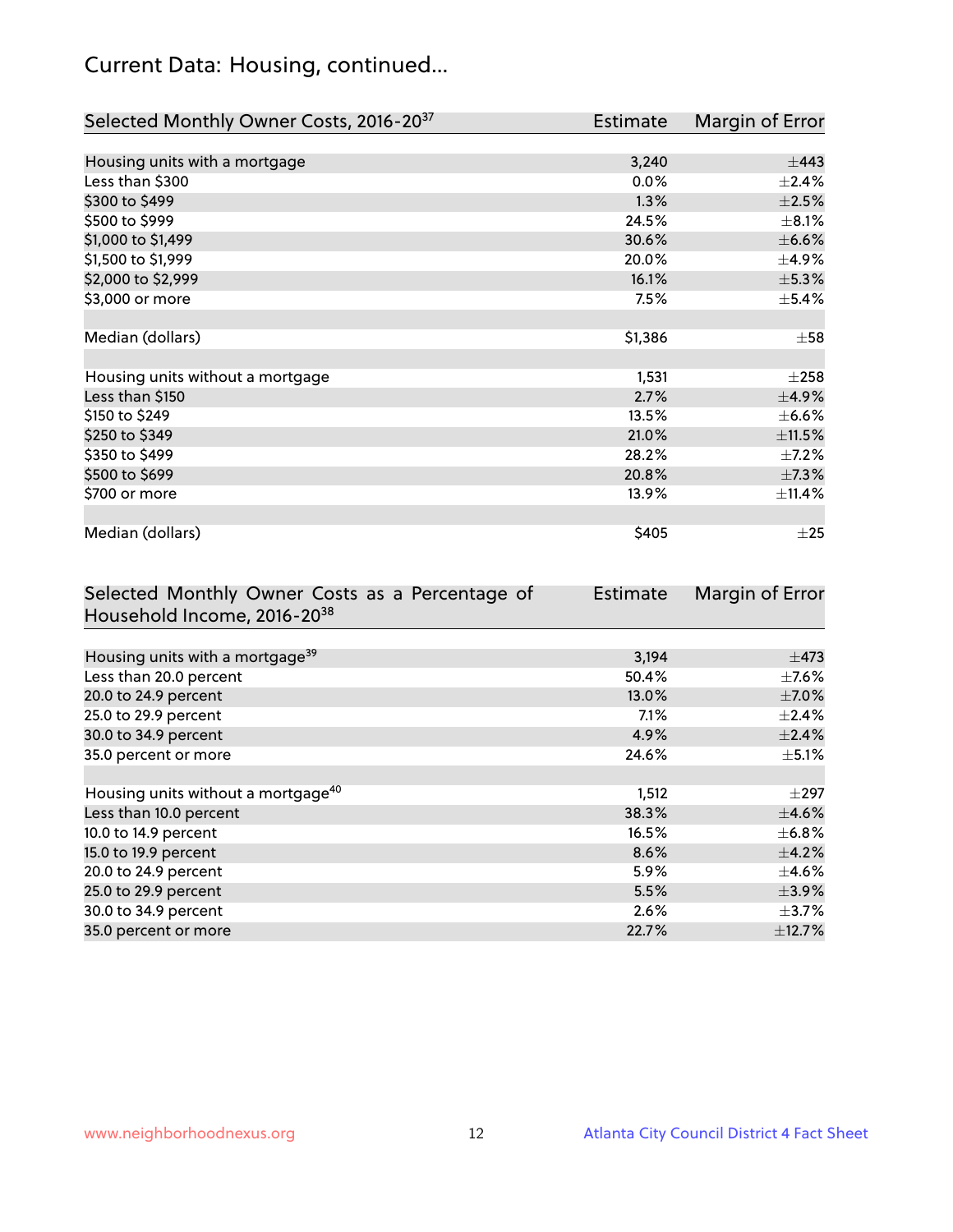## Current Data: Housing, continued...

| Gross Rent, 2016-20 <sup>41</sup>               | <b>Estimate</b> | Margin of Error |
|-------------------------------------------------|-----------------|-----------------|
|                                                 |                 |                 |
| Occupied units paying rent                      | 8,425           | $\pm 854$       |
| Less than \$200                                 | 4.9%            | $\pm 2.2\%$     |
| \$200 to \$499                                  | 14.1%           | $\pm$ 3.1%      |
| \$500 to \$749                                  | 16.2%           | $\pm$ 6.5%      |
| \$750 to \$999                                  | 19.8%           | ±3.3%           |
| \$1,000 to \$1,499                              | 34.4%           | $\pm$ 5.6%      |
| \$1,500 to \$1,999                              | 9.6%            | ±3.4%           |
| \$2,000 or more                                 | 0.9%            | $\pm$ 1.4%      |
| Median (dollars)                                | \$948           | $\pm 25$        |
|                                                 |                 |                 |
| No rent paid                                    | 159             | $\pm 76$        |
|                                                 |                 |                 |
| Gross Rent as a Percentage of Household Income, | <b>Estimate</b> | Margin of Error |
| $2016 - 20^{42}$                                |                 |                 |
|                                                 |                 |                 |
| Occupied units paying rent <sup>43</sup>        | 8,116           | $\pm$ 939       |
| Less than 15.0 percent                          | 7.6%            | $\pm 2.0\%$     |
| 15.0 to 19.9 percent                            | 11.9%           | $\pm 3.6\%$     |
| 20.0 to 24.9 percent                            | 13.2%           | $\pm$ 3.4%      |
| 25.0 to 29.9 percent                            | 9.4%            | ±1.9%           |
| 30.0 to 34.9 percent                            | 9.3%            | $\pm 2.5\%$     |
| 35.0 percent or more                            | 48.6%           | $\pm$ 7.5%      |

# Current Data: Transportation

| Commuting to Work, 2016-20 <sup>44</sup>  | <b>Estimate</b> | Margin of Error |
|-------------------------------------------|-----------------|-----------------|
|                                           |                 |                 |
| Workers 16 years and over                 | 16,121          | $\pm$ 1,168     |
| Car, truck, or van - drove alone          | 45.3%           | $\pm 2.7\%$     |
| Car, truck, or van - carpooled            | 7.6%            | $\pm$ 1.7%      |
| Public transportation (excluding taxicab) | 20.4%           | $\pm$ 3.1%      |
| Walked                                    | 10.2%           | $\pm 2.0\%$     |
| Other means                               | 4.2%            | $\pm 1.5\%$     |
| Worked at home                            | 12.3%           | $\pm$ 3.1%      |
|                                           |                 |                 |
| Mean travel time to work (minutes)        | 27.2            | $\pm 1.4$       |

| Access to a Vehicle, 2016-20 <sup>45</sup> | Estimate | Margin of Error |
|--------------------------------------------|----------|-----------------|
|                                            |          |                 |
| Occupied housing units                     | 13,355   | $+929$          |
| No vehicles available                      | 27.6%    | $+3.3%$         |
| 1 vehicle available                        | 49.1%    | $\pm$ 5.3%      |
| 2 vehicles available                       | 16.9%    | $+2.0%$         |
| 3 or more vehicles available               | 6.4%     | ±1.9%           |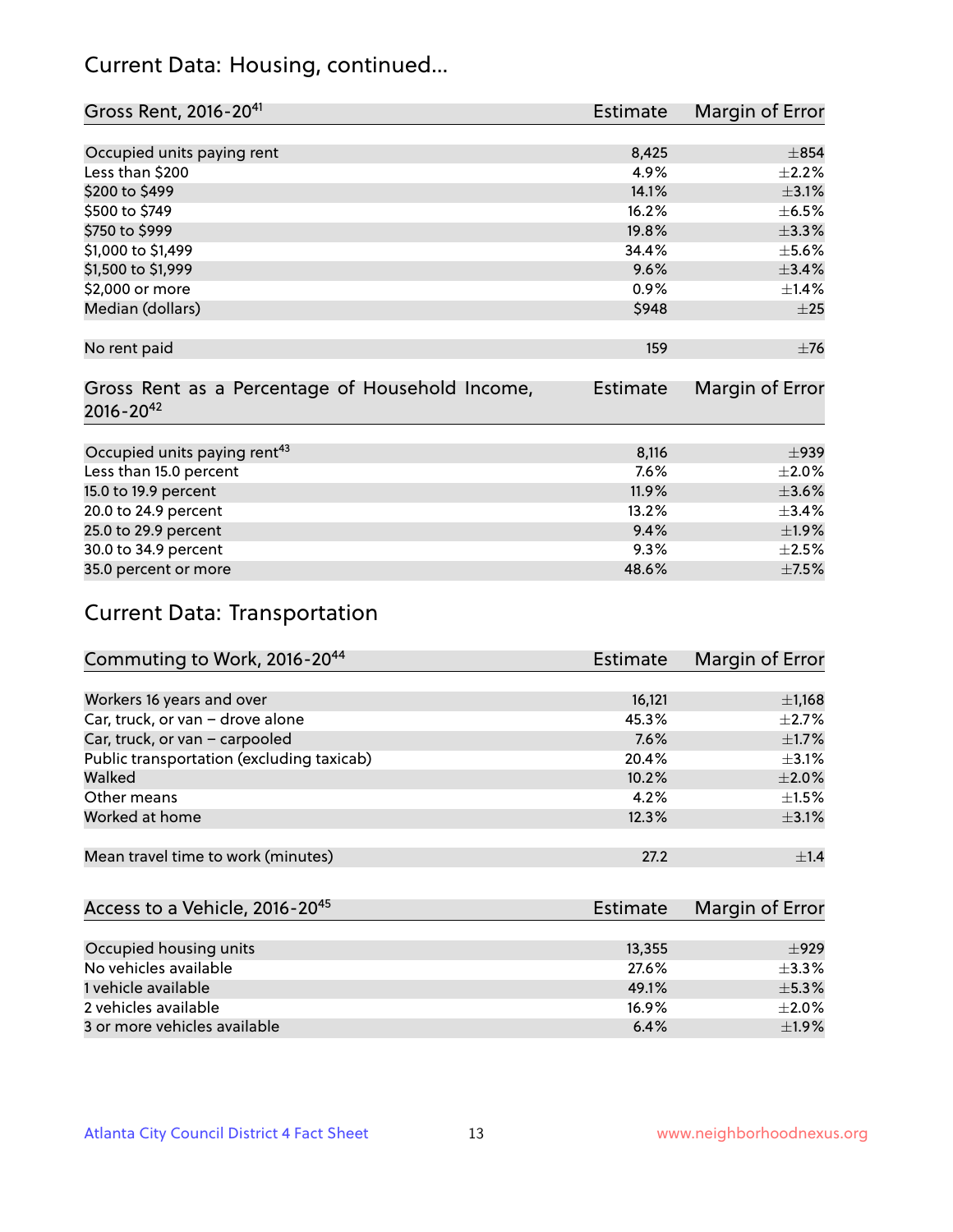## Current Data: Health

| Health Insurance coverage, 2016-2046                    | <b>Estimate</b> | Margin of Error |
|---------------------------------------------------------|-----------------|-----------------|
|                                                         |                 |                 |
| Civilian Noninstitutionalized Population                | 39,817          | $\pm 2,440$     |
| With health insurance coverage                          | 85.8%           | $\pm$ 7.2%      |
| With private health insurance coverage                  | 58.8%           | $\pm 1.2\%$     |
| With public health coverage                             | 33.6%           | $\pm 2.4\%$     |
| No health insurance coverage                            | 14.2%           | ±1.9%           |
| Civilian Noninstitutionalized Population Under 19 years | 8,550           | $\pm$ 8,550     |
|                                                         | 4.7%            | ±1.9%           |
| No health insurance coverage                            |                 |                 |
| Civilian Noninstitutionalized Population 19 to 64 years | 27,741          | $\pm$ 1,721     |
| In labor force:                                         | 17,479          | ±1,318          |
| Employed:                                               | 15,688          | $\pm$ 1,226     |
| With health insurance coverage                          | 81.0%           | $\pm 2.4\%$     |
| With private health insurance coverage                  | 75.2%           | $\pm 2.8\%$     |
| With public coverage                                    | 8.0%            | $\pm 2.2\%$     |
| No health insurance coverage                            | 19.0%           | $\pm$ 4.0%      |
|                                                         |                 |                 |
| Unemployed:                                             | 1,791           | $\pm$ 1,226     |
| With health insurance coverage                          | 54.8%           | ±11.5%          |
| With private health insurance coverage                  | 26.6%           | $\pm$ 6.7%      |
| With public coverage                                    | 30.4%           | ±13.3%          |
| No health insurance coverage                            | 45.2%           | ±11.8%          |
|                                                         |                 |                 |
| Not in labor force:                                     | 10,262          | ±1,038          |
| With health insurance coverage                          | 86.1%           | $\pm 2.3\%$     |
| With private health insurance coverage                  | 60.3%           | $\pm$ 3.2%      |
| With public coverage                                    | 30.4%           | $\pm$ 5.2%      |
| No health insurance coverage                            | 13.9%           | $\pm 3.5\%$     |